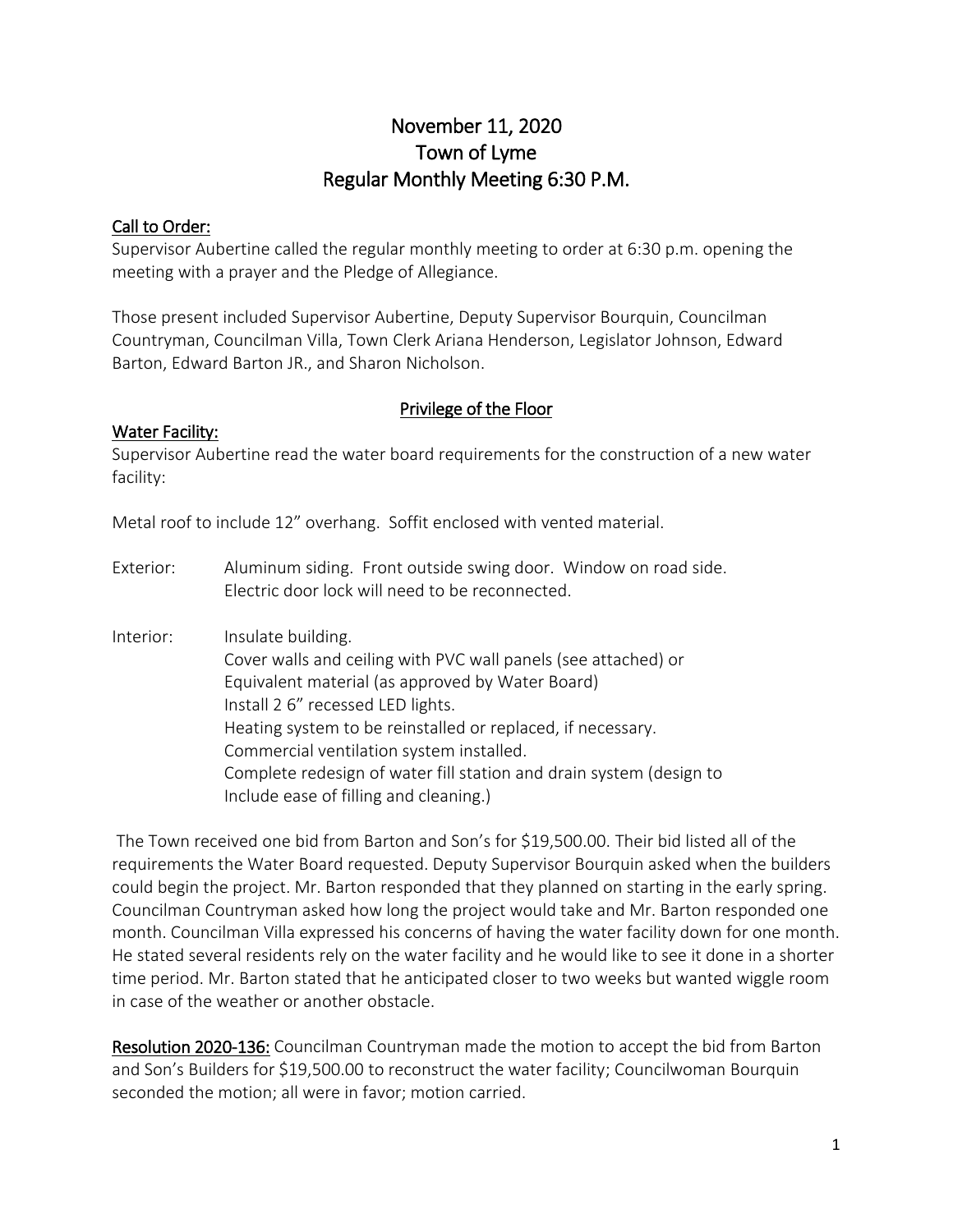Legislator Bill Johnson: Legislator Johnson said the County passed their 2021 budget last night. It was a tough year. New York State reduced the state aid by 20% which was about 4 million dollars for the County. The budget is \$250 million dollars and the taxes increased .06 per thousand bringing them under the tax cap. One significant change the County made was they reduced the sales tax revenue by \$500,000.00. Supervisor Aubertine commented that the Town did not reduce their sales tax revenue by much. He also expressed his concerns about receiving the taxable value numbers four days before we had to adopt the budget. He wondered if this could be avoided in the future. Supervisor Aubertine already expressed his concern to Kelly Davis at the County. Legislator Johnson stated he would check into this for the Town, he agrees. Deputy Supervisor Bourquin said he saw that the new radios have been installed in the highway trucks. We should be receiving a bill soon. Legislator Johnson stated that there will be a training session coming soon for the users. Everything seems to be working well. The new system will go live next month for non-emergency vehicles and the emergency vehicles systems will go live the month following. The warranty on the radios doesn't begin until the radios are live.

#### Supervisor's Report

Supervisor Aubertine went over the Supervisor's Report with the Board. He stated the engineering costs were over budget but we increased the fund for 2021. Deputy Supervisor Bourquin stated in 2021 we could also bill the State for our engineering costs for the park. Supervisor Aubertine mentioned that Victoria from Bernier and Carr sent an email on how to handle the billing for in-kind services. Supervisor Aubertine stated we needed to set up a meeting to meet with Bernier and Carr to discuss all of the options.

Resolution 2020-137: Councilman Villa made the motion to approve the September Supervisor's Monthly Financial report; Councilman Countryman seconded the motion; all were in favor; motion carried.

#### Highway Superintendent's Report

Pat Weston was not present at the meeting.

#### Clerk's Report- October 2020

Monthly Receipts were as follow: Total Local Shares Remitted: \$3,813.10; Total State County & Local Revenues: \$3,859.60, Total Non – Local Revenues: \$46.50

#### Audit of the Bills (Abstracts #21 & #22)

Resolution 2020-138: Councilman Villa made the motion to approve Abstract #21 in the amount of \$29,461.76; seconded by Councilman Countryman; all were in favor and the motion was carried.

Resolution 2020-139: Councilman Villa made the motion to approve Abstract #22 in the amount of \$71,786.78; seconded by Councilman Countryman; all were in favor and the motion was carried.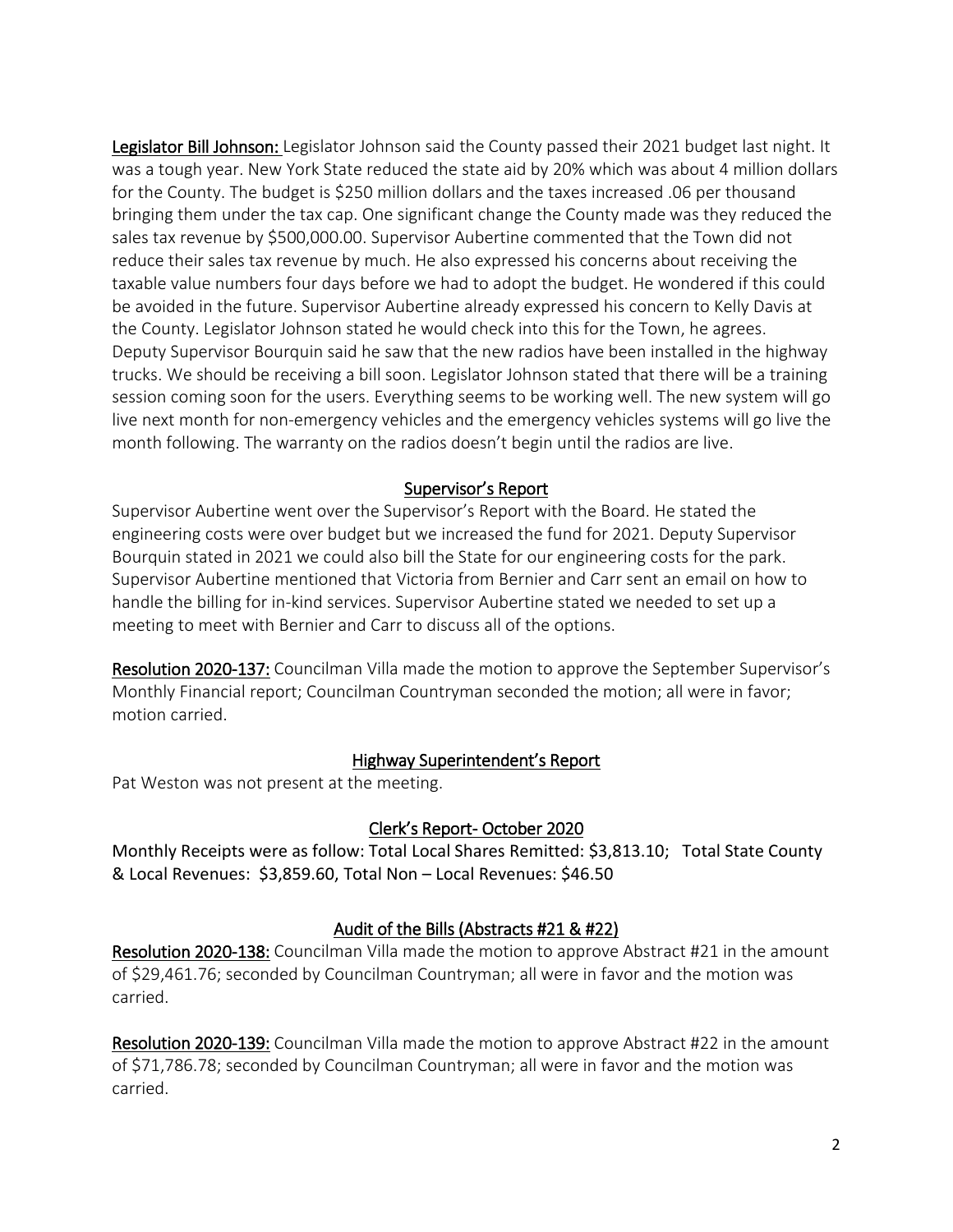### Approval of the September 9, 2020 Minutes

Resolution 2020-140: Councilman Countryman made a motion to approve the October 12, 14, 19, 2020 Minutes and November 5, 2020 Minutes; seconded by Councilman Villa; all were in favor and the motion was carried.

Supervisor Aubertine was reminded when he read the minutes that the reason the budget changed the night of the hearing was because the Town Development fund was raised by \$10,000.00.

#### Committee Reports

### Assessor's Report:

There was no Assessor's Report.

### Municipal Water Board Report:

Marsha Barton submitted the Water Board Report as follows:

Water Moratorium Letter

I am attaching a copy of the Water Moratorium Letter that all municipalities in New York State are required to send to all customers due to amendments that were signed into the Public Service Law on June 17, 2020.

### Update on Potential Water District

The Water Board held a conference call with Terry Deuel and others from the New York State Environmental Facilities Corp. They discussed funding opportunities for municipalities. Their agency only funds loans, not grants. They do, however, submit your request to other agencies for grants. There is no money in New York State for grants at this time. We did request Bernier & Carr to submit the form required to be put on the list of possible projects when and if funds became available.

Assemblyman Walczyk also attended our November meeting, He also said there is no money available at this time. He did say that he would put the Town of Lyme on the top of his list when funding becomes available.

We will be discussing on how we should proceed on this project at our next meeting and submit our findings to the Town Board.

Supervisor Aubertine read the Water Moratorium Letter and there were no questions regarding the Water Board Report.

#### Planning Board:

There was no Planning Board Report.

#### Zoning Board of Appeals (ZBA):

There was no ZBA Report.

#### Youth Commission:

There was no Youth Commission report. Supervisor Aubertine thanked Scott Radley for cleaning out the Youth Commission shed and taking down the soccer nets.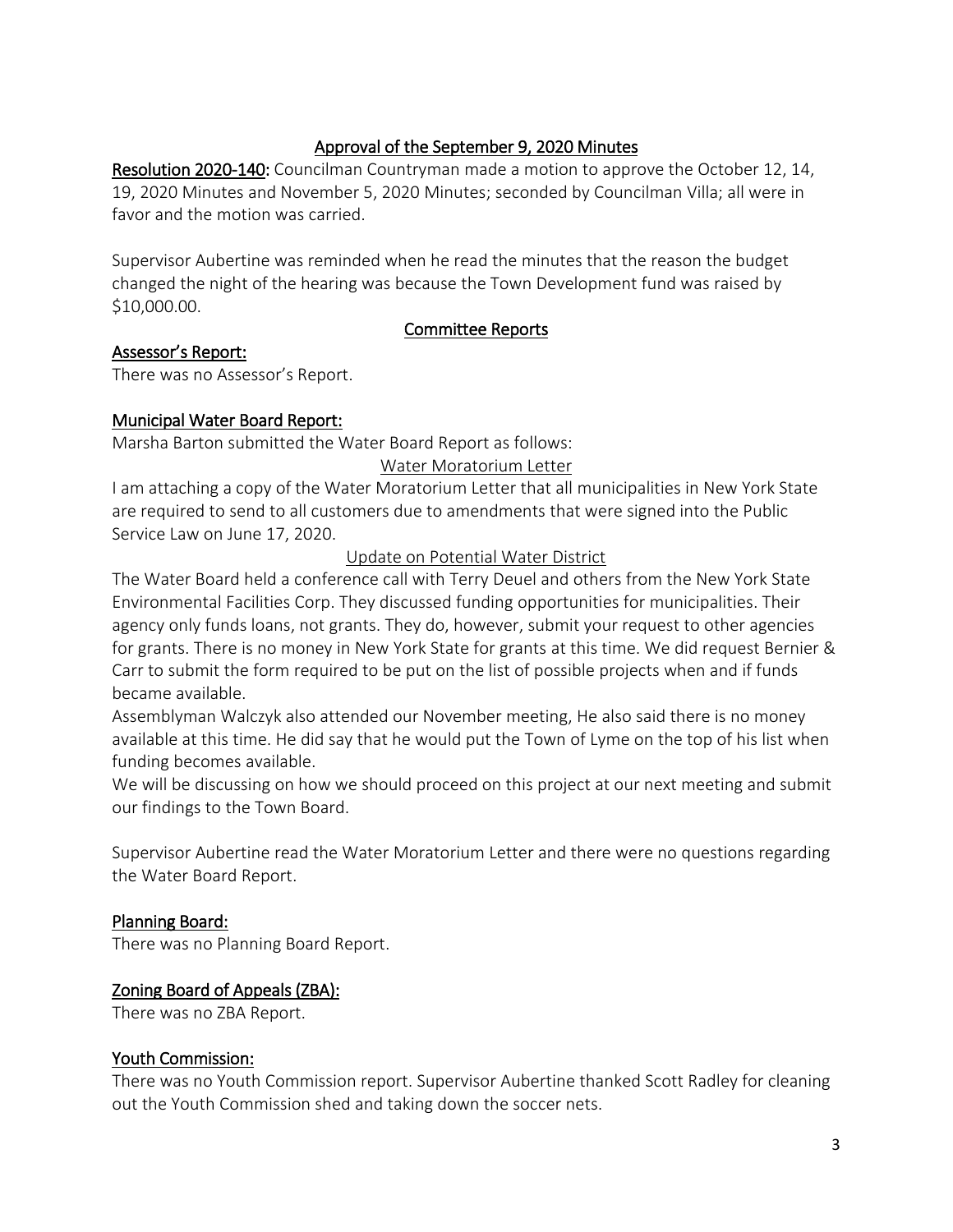### ZEO/CEO Report:

There was no ZEO/CEO Report.

#### TMB Cemetery:

There was no report on the Three Mile Bay Cemetery.

#### New Business

#### Zoning Law Amendment Review:

Supervisor Aubertine stated that the Town Board has realized that the current zoning laws are not adequate to address certain types of development. The Town will enact a moratorium to make the laws more adequate. He then introduced Local Law 1 of 2020. A Local Law to establish a moratorium on applications and/or construction of Recreational Vehicle Developments, Campgrounds and Marinas in the Town of Lyme to permit the Town Board of the Town of Lyme sufficient time to review its laws and to revise regulations that need more Be it enacted by the Town Board of the Town of Lyme as follows:

Section 1. AUTHORITY. This local law is adopted pursuant to Article 16 of the Town Law, the New York State Executive Law, §10 of the Municipal Home Rule Law; and Section IX of the New York State Constitution.

Section 2. INTENT and PURPOSE. The Town Board of the Town of Lyme has determined that the current Laws of the Town of Lyme relative to the regulation of Recreational Vehicle Developments, Campgrounds and Marinas within the Town may be inadequate to address the proper development of such land use activities and the impact thereof on the surrounding properties and the general health and welfare of the community. In order to permit the Town sufficient time to conduct a review of the current laws and enact revisions if deemed appropriate, it is the finding of the Town Board that it is necessary to establish a moratorium of six (6) months on such land use activities pending the adoption of said of revisions to the current laws.

Section 3. There is hereby enacted a moratorium for a period of six (6)months from the effective date of this local law on the review and processing of applications and/or development within the Town of Lyme on land use activities involving of Recreational Vehicle Developments, Campgrounds and Marinas which are submitted following the effective date of this local law. Section 4. SEVERABILITY. If any section, paragraph, subdivision, clause or provision of this local law shall be adjudged invalid, such judgment shall apply only to such section, paragraph, subdivision, clause or provision so adjudged, and shall not affect, impair, or invalidate any other part or portion of this local law.

Section 5. EFFECTIVE DATE. This local law shall take effect upon filing with the Secretary of State.

Resolution 2020-141: Councilman Villa made the motion to send Local Law 1-2020 to the County Planning Board for review; Councilman Countryman seconded the motion; all were in favor; motion carried.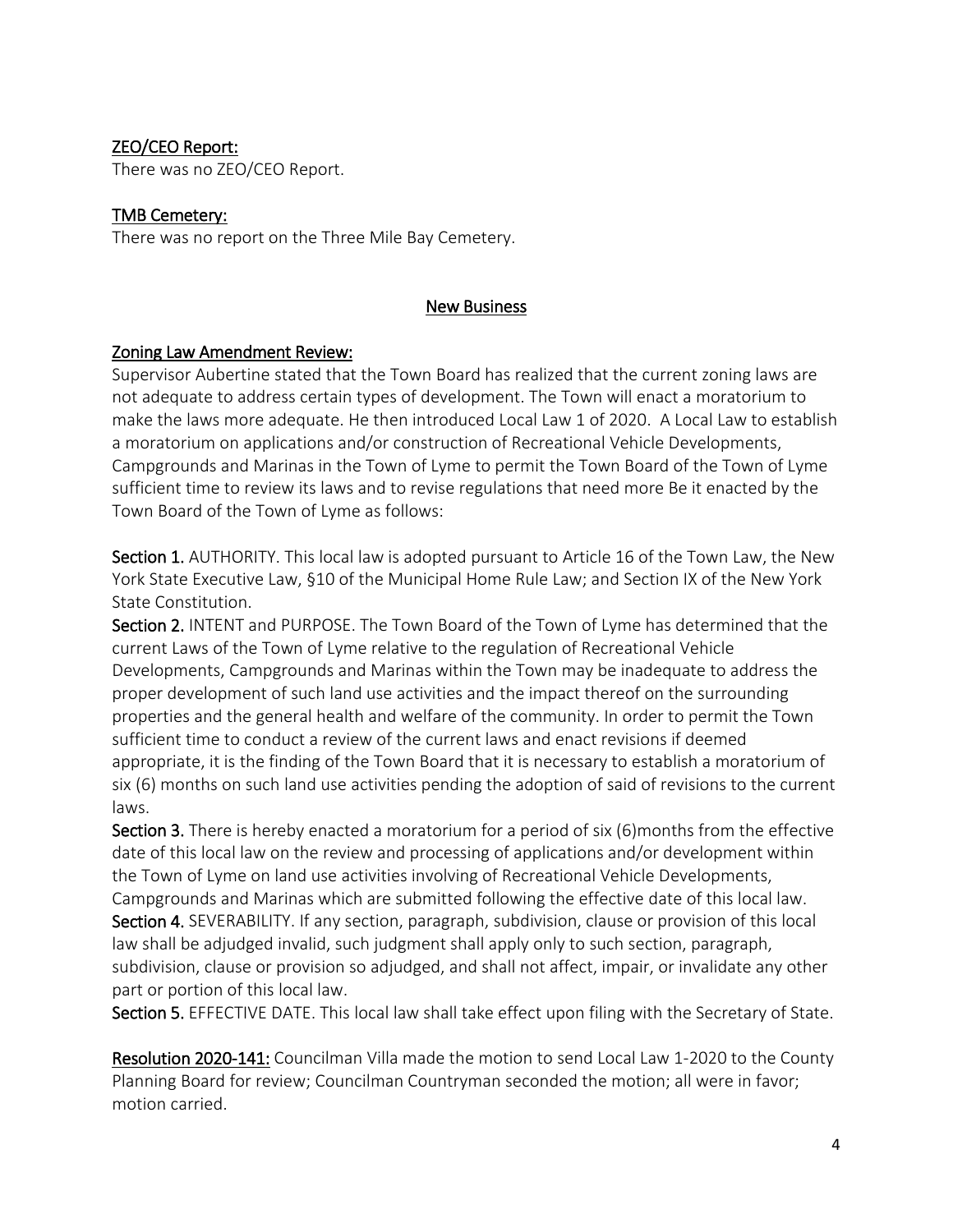### Set Hearing Dates:

Resolution 2020-142: Councilman Countryman made the motion to have a public hearing for Local Law 1-2020 on December 9, 2020 at 6:15 p.m. at the Chaumont Fire Hall; Councilman Villa seconded the motion; all were in favor; motion carried.

### NYS Municipal Snow and Ice:

Resolution 2020-143: Councilman Countryman made the motion to accept the NYSDOT Municipal Snow and Ice agreement adjustment/calculation worksheet for the 2020/21 Snow and Ice Season; Councilman Villa seconded the motion; all were in favor; motion carried.

### Proclamation Request:

Supervisor Aubertine read the email we received about a proclamation. "We are respectfully requesting that you consider joining city and county leaders across the country in officially recognizing January 24 – 30, 2021 as School Choice Week in LYME. Issuing a proclamation provides an opportunity to shine a positive spotlight on the K-12 education options available for children and families in LYME. Our goal is simply to raise awareness, among parents, of the public and nonpublic K-12 education options available to their children." The Town Board decided not to act on the proclamation.

### WPVP RE: Justices:

Supervisor Aubertine wanted the Boards opinion on what to do regarding the Justices of the Town not signing the Workplace Violence Policy. He called Justice Wallace today but he has not responded. He reached out to Judge Gideon, Luke Parga from NYS Department of Labor, and Lori Mithen the Association of Town's Attorney by email asking for advice on how to handle the situation. Luke Parga stated in his email "Yes they are considered town employees and are required to complete the training, failure to do so will result in non-compliance for the town which penalties will be assessed per day until the training is complete." Lori Mithen stated that "If the town justices have determined that the town's workplace violence policy and training requirements are not applicable to the town's justice court, then the justices and court staff should sign a statement to that effect for the town's files." Legislator Johnson has heard of County Legislators not taking the training but didn't know the solution the County used to solve the issue. Councilman Villa suggested contacting other Town Supervisors to see if they had a similar problem. There was discussion to whether the training could be taken online. He suggested Supervisor Aubertine wait for a response from Judge Gideon. The rest of the Board agreed.

### Water Tower Painting Three Mile Bay:

Supervisor Aubertine stated that the Three Mile Bay Water Tower looks terrible and needs to be painted. He will let Marsha know that the water board should consider this.

#### Joint Meeting:

Supervisor Aubertine asked that the Board come up with a date that the Town Board, Planning Board, ZBA, and ZEO could meet. He wants all of the boards to be on the same page. He